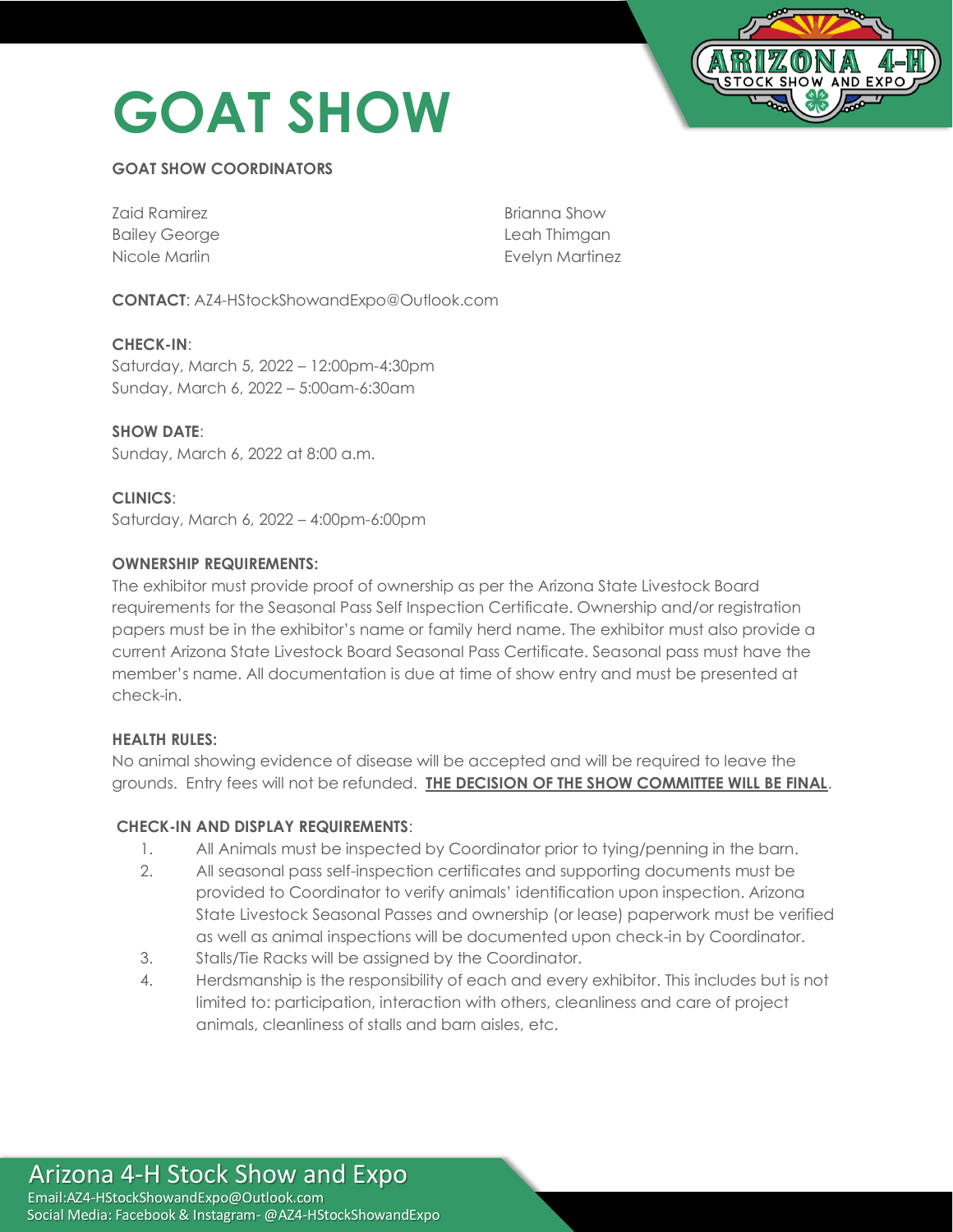

## **GROOMING**:

- 1. For this show, full-body clipping of animals will be optional due to season and variance in weather for exhibitors throughout the state.
- 2. Goat Exhibitors must adhere to the event dress code per their participating organization's requirements

## **EXHIBITOR RESPONSIBILITIES**:

- 1. The owner/exhibitor will take responsibility for the wellness and care of that animal(s) for the duration of the fair.
- 2. Parental assistance is limited to heavy lifting of equipment or supplies and intervention for safety of the animals, exhibitors, and the public. In cases where the exhibitor is not able to lift, properly handle equipment, or complete caretaking in a safe manner, an adult is allowed to assist. However, the child should be able to complete the task on their own with supervision of a parent or leader. Safety always comes first for members, the public, and animals.
- 3. Preparations for show need to be completed entirely by the exhibitor, parents may hold towels or brushes, even the animal if there is not a safe place to tie or secure them, but the member shall complete all the grooming on their own.
- 4. At all times, exhibition livestock shall be treated in a humane manner so as to protect the health, safety and welfare of the livestock and the consuming public. No person shall present for exhibition or exhibit an animal which he or she knows, or has reason to suspect, is affected with or has been exposed to a dangerously contagious or infectious disease, or illegal or non-approved use of drugs, medication and/or prohibited substance nor animals showing signs of malnutrition.

#### **GOAT CLASS INFORMATION**:

**Prospect**: up to 59lbs **Market**: 60lbs and up

Goat shall not exceed the weight limit of **150 lbs**. Order of show will be determined by Coordinator and number of entries in each division. Classes will be divided according to weight for market, exhibitor age for showmanship, and overall number of entries. Exhibitors must show their own animal in Showmanship in order to participate. The Coordinator reserves the right to make any changes or split any class or classes as is deemed necessary.